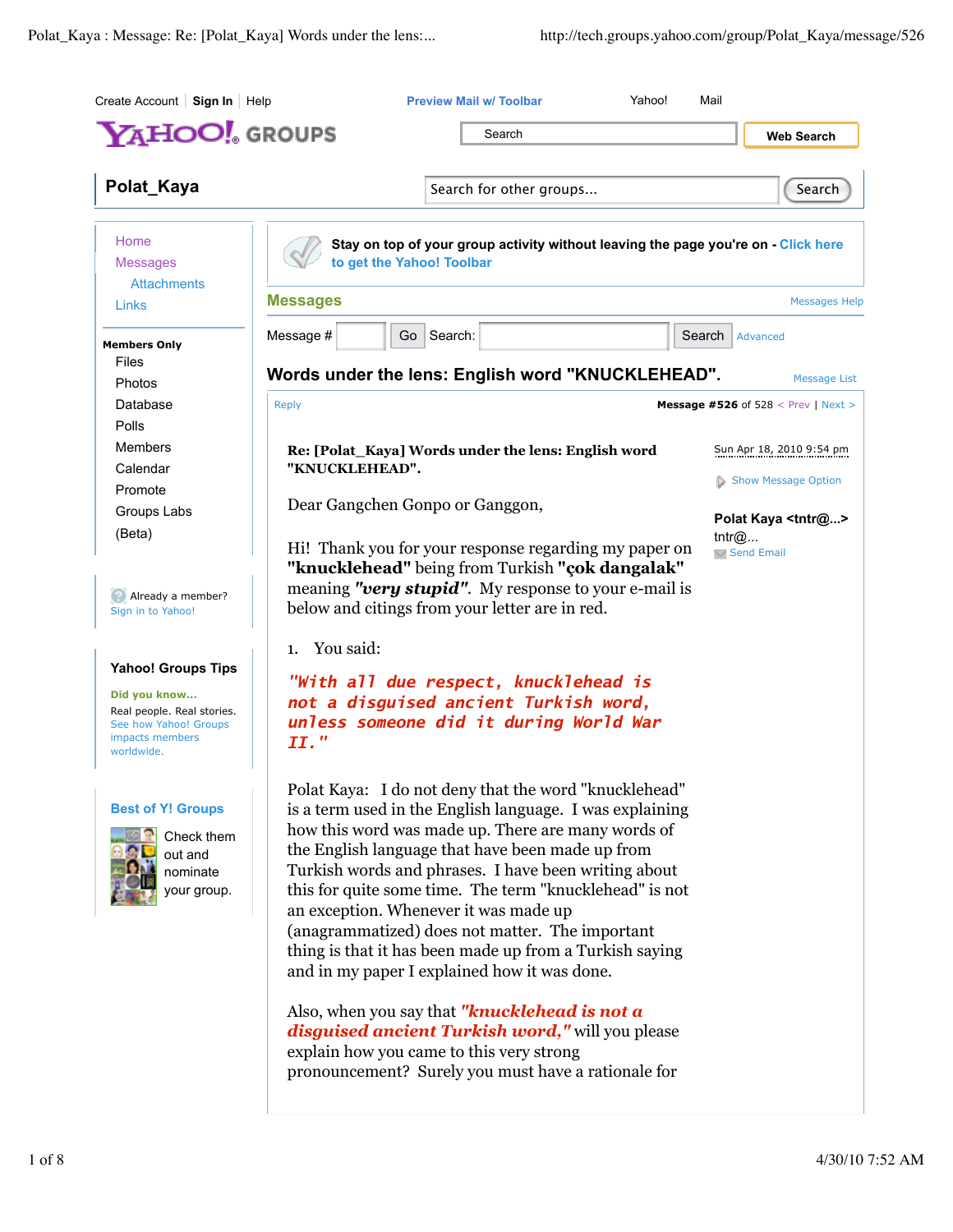your judgement. I would appreciate it if you would share that rationale with us. Obviously you know English but do you know Turkish? Do you know that there are endless numbers of words belonging to the so-called "Indo-European" (IE) languages that have been anagrammatized from Turkish words and phrases?

## 2. You said:

*"What brings the HDAS to mind is that "knucklehead," meaning a stupid or slow-witted person, is classic US slang dating back to the period of World War II. Apparently "knucklehead" arose as a variant of "bonehead," meaning that a stupid person has a thick skull impervious to listening or learning."*

Polat Kaya: What this is saying here is that "all stupid" persons have "thick skull bones", and that is why they cannot comprehend what people are telling them. This is a baseless explanation and "etymology". Did it ever occur to you that people use their "ears" to listen to what is being told to them? People do not listen with their skull bones. Their inability to understand what is being said can be due to so many different physical and psychological conditions - but definitely not the thickness or thinness of their skull bones! So your explanation again is far from being satisfactory. It is a diversion and sophistication.

As for your saying "*There's some evidence that "knucklehead" was originally military slang"* again does not prove anything. In Turkish the use of "DANGALAK" meaning "stupid" is a general term that people use irrespective of being civil or military. It is a word that comes to present day at least from the times of the Ottoman empire. In other words, it has a long history in Turkish.

3. You also said:

*(The word "knuckle," meaning the end of a bone at a joint, itself comes from a Germanic root meaning "little bone.") There's some*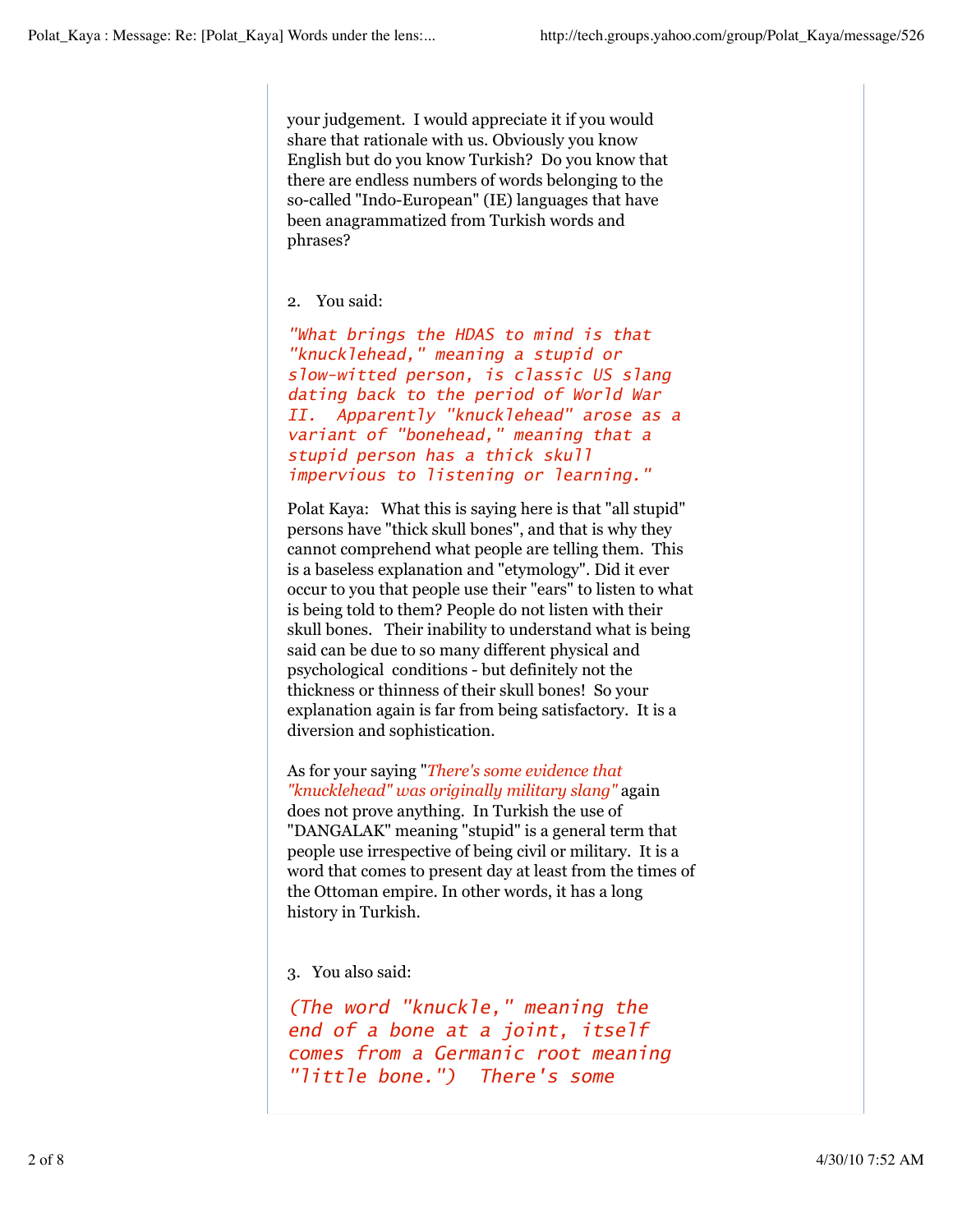## *evidence that "knucklehead" was originally military slang."*

Polat Kaya: This implies that "knucklehead" is related to the word "knuckle" which is said to come from the Germanic source **"knöckel"**.

The make up of the Germanic source word for "knuckle" itself is suspicious though. The Collins German Concise Dictionary (German - English and "English - German), 1993, p. 250, defines **"knöckel"** as meaning *"finger knuckle"*, that is, a *"finger bone"* - which it is.

Now let us analyse this German word **"knöckel"**. When we look at this word in two parts such as **"knöck + el"**, we have the following situation:

The word **"EL"** is the Turkish word **"EL"** meaning *"hand"*.

The word **"knöck"** is nothing but the anagrammatized form of the Turkish word **"KEMIK"** meaning *"bone"*. So, the German word **"knöckel"** is also a made-up word - anagrammatized from the Turkish expression **"EL KEMIKI" (kemik + el)** meaning *"hand* **bones"**. Indeed the fingers and finger bones and the knuckles are the bones of the **"hand"**, that is, **EL** in Turkish. Neither you nor any other linguist can deny this fact!

The English word **"knuckle"** is just another variation of the German word **"knöckel"**, thus the English **"knuckle"** is also made up from Turkish **"EL KEMIKI"**. You can see it inside "knuckle" if you look carefully.

The letter N in **"knöckel"** or in **"knuckle"** is the Turkish letter "M" encrypted (changed) into letter "N" by means of the so-called "Caesar Ciphering", see http://en.wikipedia.org/wiki/Caesar\_cipher. This is one of the encryption (camouflaging) tricks that has been widely used in manufacturing endless numbers of Indo-European words from Turkish words and expressions. Using this trick obliterates the original form and identity of the Turkish source material in the newly manufactured IE word. However I must point out that the original Turkish source text is still present in the newly manufactured IE word - although in a confused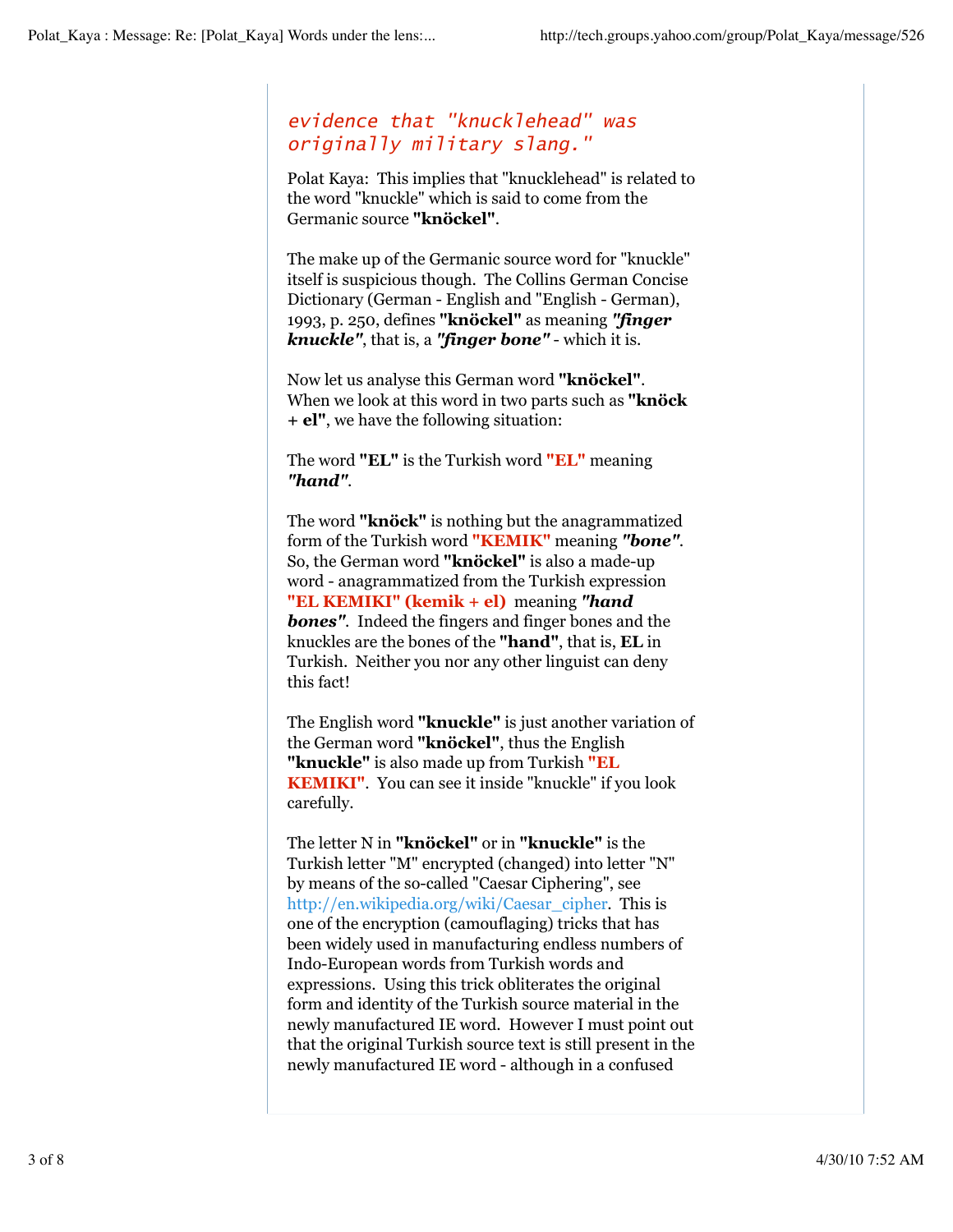form. In other words, the original source text is not lost meaning that it can be recovered - if one knows what to do. I have given countless numbers of IE word examples in my Polat Kaya Library.

Thus your referencing a Germanic word as a source for the English word **"knuckle"** does not help your argument either because both are manufactured from Turkish - contrary to all kinds of deceptive verbology! These 2 examples (i.e., English "knuckle" and German "knöckel") are, of course, in addition to the original **"knucklehead"** that I said was from Turkish **"çok dangalak"** in my paper.

Additionally, in German there is the term **"Holzkopf"** meaning *"blockhead"*, that is, *"wooden head"* and not **"bonehead"**. The German word **"knöckel"** does not seem to be used for referring to a **"knucklehead"**. However, I will point out that the word *"kopf"*, meaning *"head"*, is nothing but an anagrammatized form of the Turkish word **"kafa"** meaning *"head"*.

You can see now how solid my argument is about the makeup of the IE languages.

4. Furthermore, the Oxford American Dictionaries define the word "knuckle" with another meaning as follows:

*"PHRASES: knuckle under the hostages agreed that they would not knuckle under surrender, submit, capitulate, give in/up, yield, give way, succumb, back down, admit defeat, lay down one's arms, throw in the towel, climb down, quit, raise the white flag."*

The Oxford American Dictionary somehow connects the meanings of "*surrender, submit, capitulate, give in/up, yield, give way, succumb, back down, admit defeat, etc., "* with the finger bone "knuckle". Now, I ask you and all other linguists, to please tell me, how can anyone come up with a word that means all of these meanings with just the "finger bones"?

I will tell you, though, how they could have come up with these double meanings for this word: Actually the word **"knöckel"** is the combination of two different Turkish words (expressions):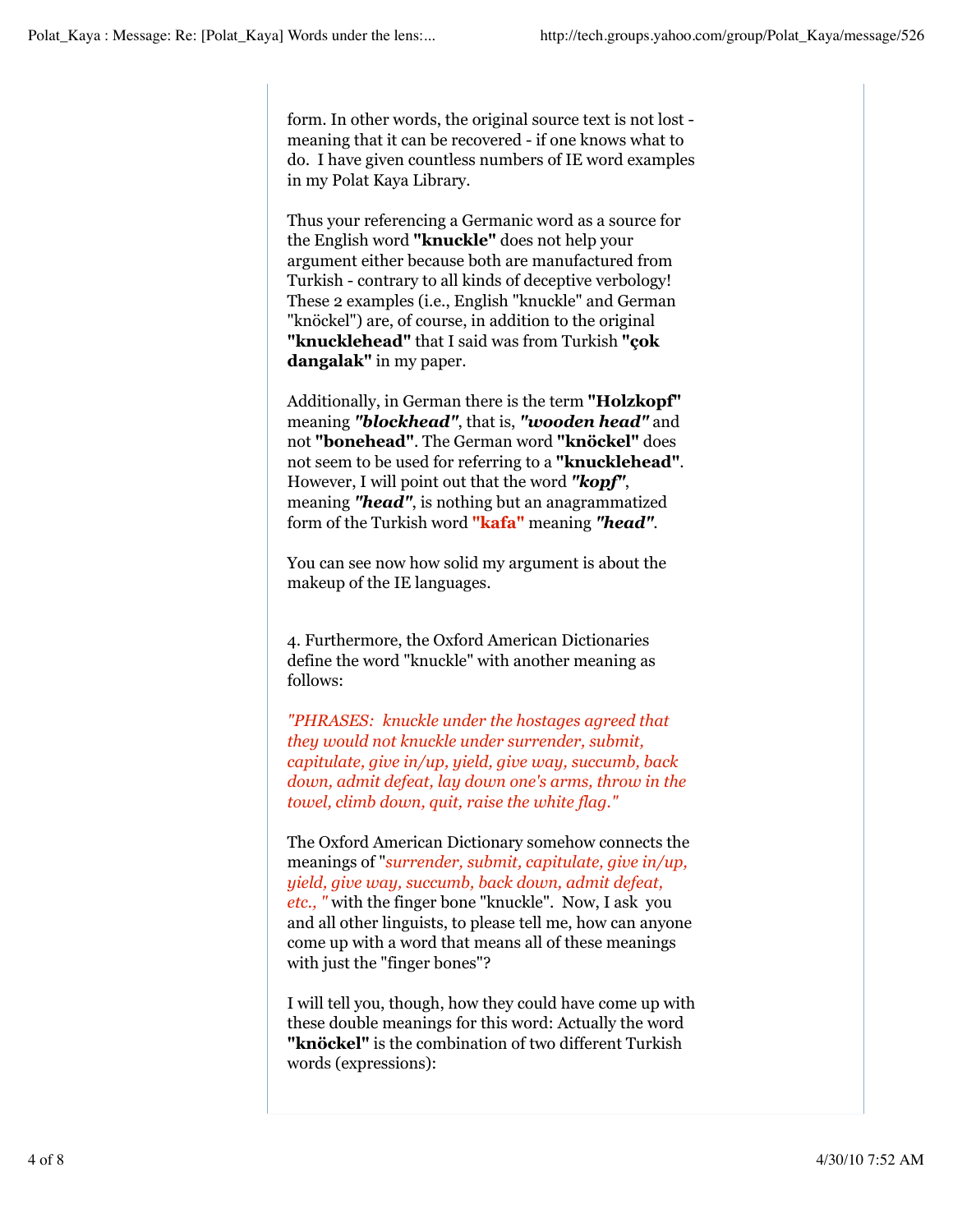One is the Turkish expression "EL KEMIK" as I mentioned above. The second is as follows:

The word **"KNUCKLE"** or **"KNÖCKEL"**, rearranged letter-by-letter as **"CUKLEN-K"** or **"CUKELN-K"** is the anagrammatized form of the Turkish word **"ÇÖKÜLEN"** meaning *"it is that which buckles under pressure, it gives way, it submits, it surrenders, it bends under pressure"*. Now that makes perfect sense as the basis for the English and Germanic word **"knuckle"** meaning "*to surrender, bend, twist, curve, distort, contort, deform; bulge, arc, arch; crumple, collapse, give way"*.

So, in order for **"knöckel"** or **"knuckle"** to have these different meanings, the manufacturer of the word must have combined these two different Turkish sources into one word. Evidently these secret operators knew Turkish very well. They were definetely not knuckleheads.

To conclude, I say that your comments are a nice try of sophistry, but, of course, they cannot be accepted as an explanation for the term **"KNUCKLEHEAD"** as it is based on totally wrong information. My explanation of **"knucklehead"** being made up from Turkish **"ÇOK DANGALAK"** is logical, rational and powerful.

I do thank you for writing and sharing your views though.

By the way, it seems I received another letter from you once before - but under a different name, even though the e-mail user-ID was the same. Because of the change in your name, it was not easy to recognize you. The point I am trying to make here is that altering names and words are very effective ways of obliterating history and the identity of people.

Best wishes to you and to all,

Polat Kaya

18/04.2010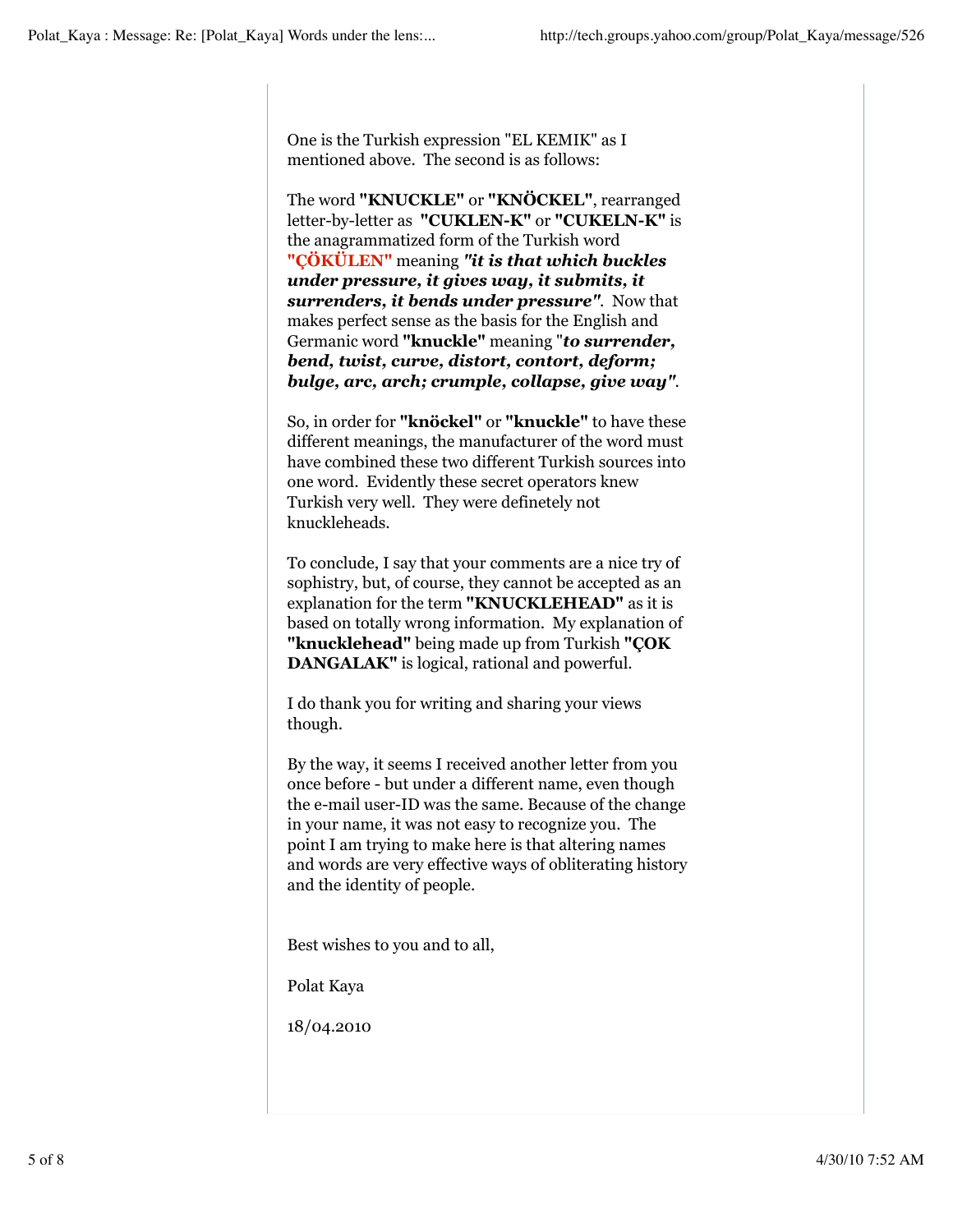Gangchen Gonpo wrote:

Hi, With all due respect, knucklehead is not a disguised ancient Turkish word, unless someone did it during World War II. According to 'The Word Detective' (http://www.word-detective.com /092403.html) dated Sept. 24, 2003, 'kucklehead' is a word that has only been around since World War II. The following is an excerpt from the webpage: "What brings the HDAS to mind is that "knucklehead," meaning a stupid or slow-witted person, is classic US slang dating back to the period of World War II. Apparently "knucklehead" arose as a variant of "bonehead," meaning that a stupid person has a thick skull impervious to listening or learning. (The word "knuckle," meaning the end of a bone at a joint, itself comes from a Germanic root meaning "little bone.") There's some evidence that "knucklehead" was originally military slang." Do you have any evidence that shows the word knucklehead has been used since ancient times after being 'stolen' from Turkish? ganggon<tntr@...> wrote: Here is an interesting word in English that needs to be explored for its make up. It is the English word "knucklhead" that means "a stupid person", [Oxford American Dictionaries]. When this English word KNUCKLEHEAD is rearranged letter-by-letter as "CUH-DANKELEK" or "CUK-DANKELEH"and the deciphered word is read as in Turkish, it becomes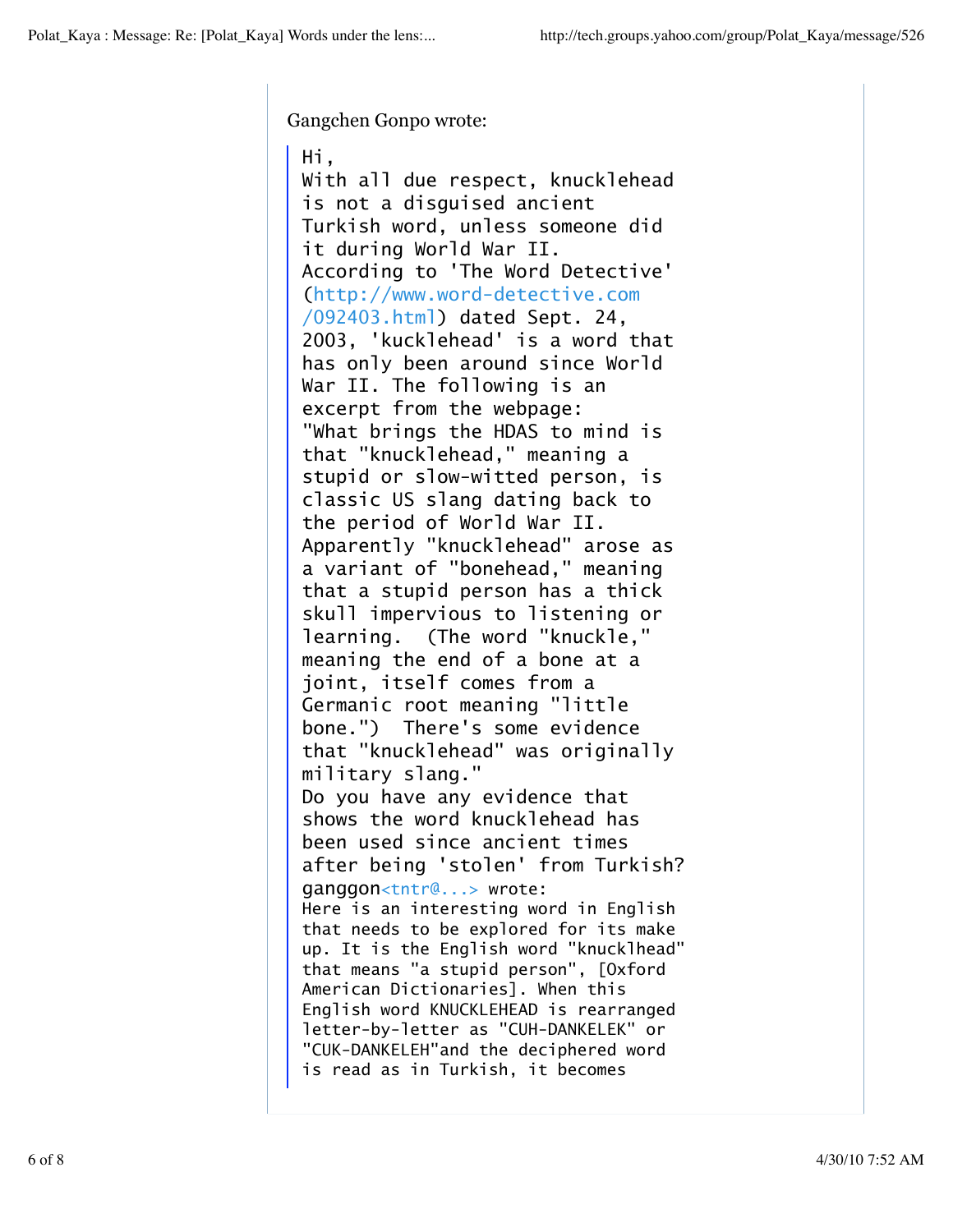obvious that it is an anagrammatized and Anglicized form of the Turkish expression "ÇOK DANGALAK" meaning "very stupid, blockhead, knucklehead". Clearly, this Turkish expression "ÇOK DANGALAK" has been stolen and used to manufacture this English word KNUCKLEHEAD. Thus, this is another example that, regarding the authenticity of "Indo-Europan" languages, the Turks and the rest of the world public have been misled by the manufacturers and presenters of such languages. Of course, by such activities, not only are the Turkish language words and expressions stolen, but also the linguistic creations of the Turkish people, hence, Turkish civilization is stolen. This kind of stealing from the ancient Turanian language of Turkish and the ancient Turanian civilization has been going on since the time of the Babylonians, that is, for at least the last 4,000 years. The truth about world languages is not as it appears - or as it is presented to us. Linguistically, this cannot be ignored. It is time that linguists who work on the "etymology" of words to take note of this ongoing deception. Best wishes to all, Polat Kaya 15/04/2010

--- On Thu, 4/15/10, Polat Kaya

**Reply Message #526** of 528 < Prev | Next >

| <b>Expand Messages</b>                                                                                                                                                                                                  | Author                              | Sort by Date              |  |
|-------------------------------------------------------------------------------------------------------------------------------------------------------------------------------------------------------------------------|-------------------------------------|---------------------------|--|
| Words under the lens: English word "KNUCKLEHEAD".<br>Here is an interesting word in English that needs to be explored for its make<br>up. It is the English word "knucklhead" that means "a stupid person",<br>[Oxford] | Polat Kaya<br>tntr@<br>$\checkmark$ | Apr 15, 2010<br>$4:54$ pm |  |
| <b>EXECUTE: Executed EXECUTE:</b> Re: Words under the lens: English word "KNUCKLEHEAD".<br>Dear Gangchen Gonpo or Ganggon, Hi! Thank you for your response                                                              | Polat Kaya<br>tntr $@$              | Apr 18, 2010<br>$9:54$ pm |  |